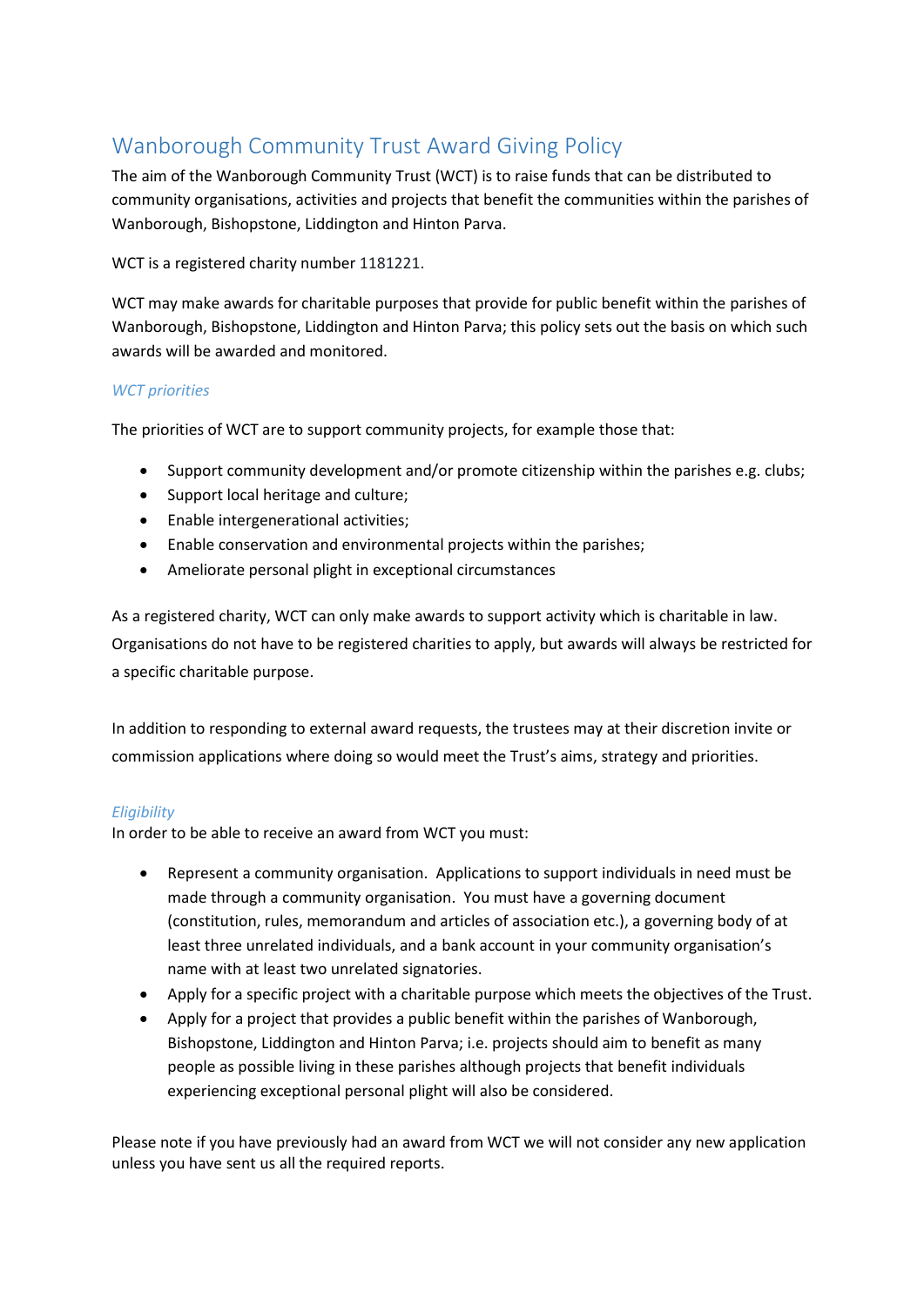There is no limit to the number of applications that may be made by a community organisation; however, when making funding decisions Trustees will give consideration to achieving a balanced portfolio of awards.

You may apply to WCT for part-funding of a project; however no funds will be released by WCT until all necessary funding is in place for the project to proceed. WCT will require written confirmation from other parties of their contribution to the project. We would expect that all co-funders are contributing a similar share to the project. No preference will be given during the assessment of the application to awards which are fully funded by WCT or to those which are co-funded with other parties, each application will be assessed on its own merits against the assessment criteria.

### *Exclusions*

We are not able to support the following:

- Activities which have already taken place.
- General administrative expenses e.g. salaries.
- Expeditions, exchanges or study tours.
- Medical research.
- Activities which solely support animal welfare.
- Any purposes for which the government has a statutory responsibility to provide.
- Schools.
- Political organisations.
- Organisations supporting military-based activity.
- Projects for the sole purpose of promoting any religious belief.
- Appeals or events for national charities.
- Advertising or sponsorship.
- Privately owned and profit-distributing companies or limited partnerships.

#### *Before you apply for a WCT award:*

- 1. Please ensure that you meet the eligibility criteria and are not applying for any activity or on behalf of any organisation on the list of exclusions.
- 2. Read through the assessment criteria for applications as these set out how your application will be assessed. Make sure you have the evidence and/or information to enable the committee and Trustees to see how you meet the criteria.
- 3. Please seek quotations or estimates for work that would be funded through the award. Where possible, more than one quotation or estimate should be sought, to demonstrate that the application will be value for money and a good use of WCT funds.
- 4. Please prepare a project plan which sets out how long your project will take and the key steps to delivering your project.
- 5. Identify 1-3 measurable and timebound objectives for your project, so that WCT trustees and the communities of Wanborough, Liddington, Bishopstone and Hinton Parva will be able to know that WCT funds have been used for the purpose intended.
- 6. Consider the major risks to the successful delivery of your project. What will your contingency plan be should these risks materialise?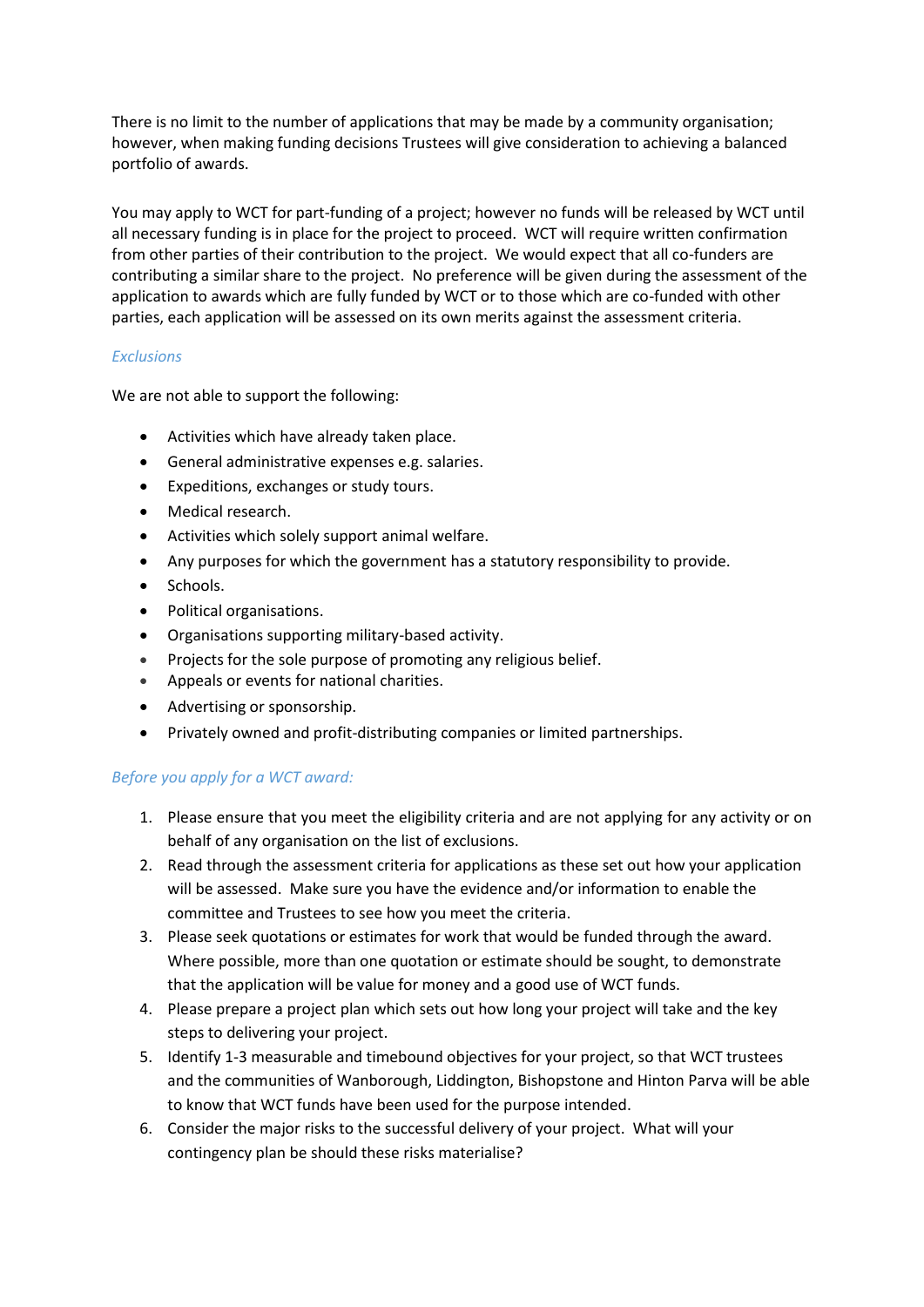#### *How to apply:*

Please complete the WCT award application form which can be downloaded from [www.wanborough.info.](http://www.wanborough.info/) We prefer to receive applications electronically. The application should be completed and returned to [WCTawards@gmail.com,](mailto:WCTawards@gmail.com) preferably in pdf format.

Receipt of your application will be acknowledged.

Please use WCTawards@gmail.com address for any correspondence about your application.

If you are unable to make an application electronically, please contact the Chair of the Awards Committee for a hard copy of the application form. Their contact details can be found on [www.wanborough.info](http://www.wanborough.info/) or in the Lyden magazine.

#### *Assessment Criteria:*

All eligible applications will be assessed against the following criteria:

**Relevance:** The purpose of the application and the extent to which the application meets the priorities identified for the WCT;

**Benefit:** Extent to which there will be community benefit arising from the project.

**Added value:** Extent to which this project would only be possible through WCT funds.

**Management:** How the WCT funds will be managed to achieve the purpose of the application;

**Value for money**: The extent to which the benefit arising from the application is justified by its cost.

#### *Assessment of WCT award applications:*

WCT Trustees have ultimate responsibility for all award-making decisions. The trustees delegate the assessment of individual applications to the Awards Committee. The Awards Committee is chaired by a Trustee of WCT. Members of the committee will be invited based on achieving a representative cross-section of age, gender and residency from across the four parishes. The current committee membership will be published at [www.wanborough.info.](http://www.wanborough.info/) Generally, committee members will serve no longer than 2 years on the committee, with the exception of the Chair who is appointed by the Trustees. A possible extension of one year may be permitted in some circumstances to ensure some continuity of membership and consistency of decision making. Any individual wishing to apply to be a member of the Awards Committee should email WCTawards@gmail.com.

WCT Trustees aim for our award-making processes to be transparent. To this end, all eligible external award requests will be considered ONLY ON THE BASIS OF THE INFORMATION ON THE APPLICATION FORM. If you do not provide sufficient relevant information your proposal will not be able to be considered.

Applications will go through the process as follows:

• Each application will be allocated to a member of the WCT awards committee for triage. This will comprise: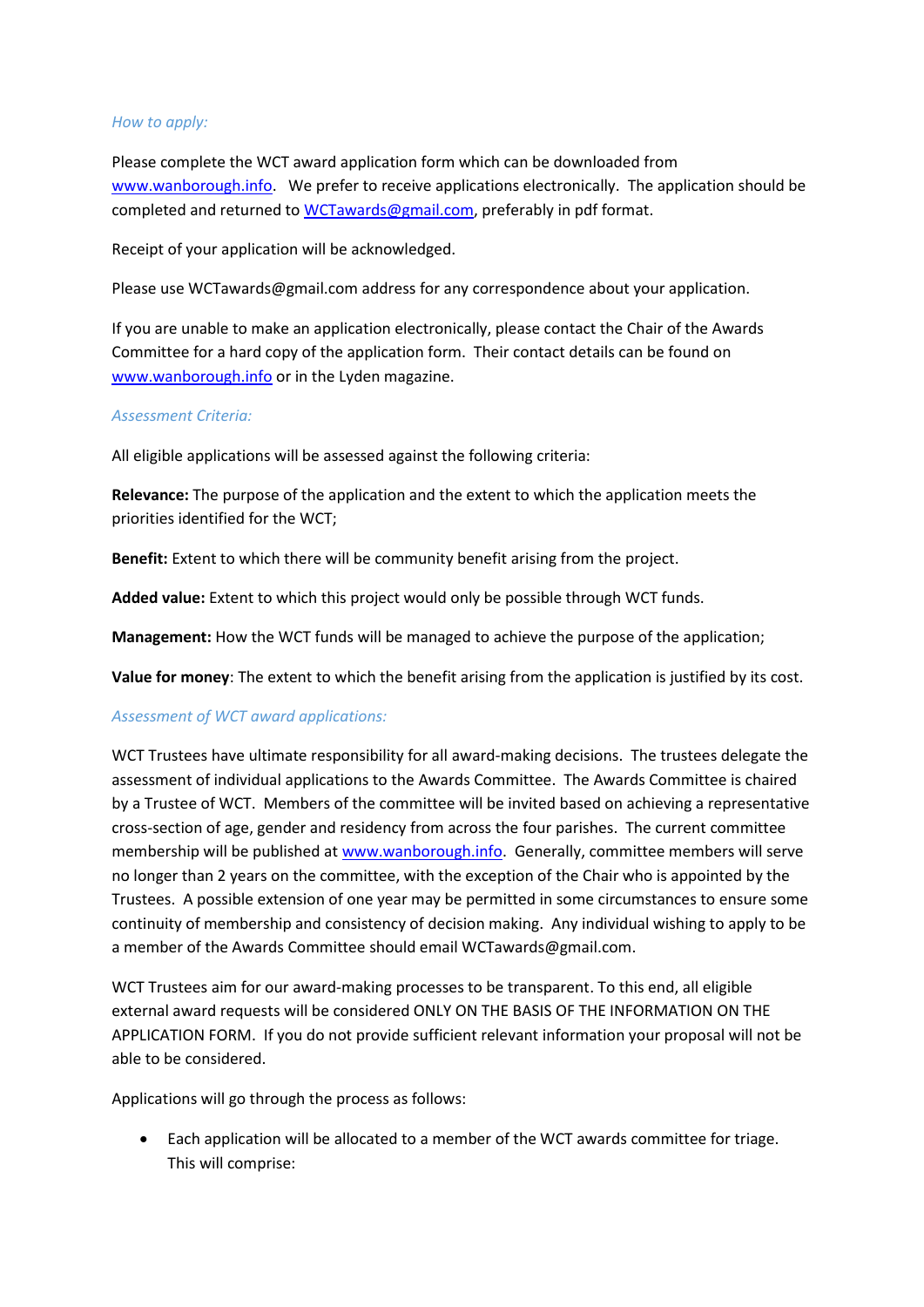- o check on eligibility and exclusion criteria. Applications that are not eligible or request funds for excluded activities or organisations will be rejected.
- o Check that the information supplied will enable the committee to assess the application. Applications that are incomplete will be returned for revision. Applications that clearly fail to meet one or more of the assessment criteria will be rejected.
- Complete and eligible applications will be considered by the WCT awards committee. Because the number of projects which can be supported may be limited by the amount of funds available; the role of the committee is to make a recommendation to the Trustees about the relative priority for funding of the applications, based on the extent to which they meet the assessment criteria. Applications suitable for funding will be recommended to the Trustees.
- Review of the assessment and recommendations by the Trustees. Applications that are supported by the Trustees but for which there is not sufficient funding may be held over for future funding meetings or invited to resubmit their application at a later date.
- WCT reserves the right to reject applications at any stage.
- WCT will provide feedback to applicants on decisions made; however the Trustees' decision is final.
- The Trustees will aim to write to all applicants to inform them of the outcome of their application within a reasonable period from the date of the meeting at which it is considered.
- Applicants may not resubmit an application which has been rejected unless invited to do so.

We aim to hold meetings of the Awards Committee quarterly, depending on the number of applications received.

# *Conflicts of Interest*

A conflict of interest can occur where there is any form of relationship between an applicant and somebody involved in any aspect of reviewing their application. As such it is difficult to provide a definitive and exclusive definition. The following are examples of some of the more common ways in which someone involved with the assessment of an application would have a clear conflict of interest:

- Is a named applicant on the proposal
- Formal affiliation to any organisation involved in the proposal
- An existing business or professional relationship with any individual named on the proposal
- Close relative (including by marriage) of any individual named on the proposal
- Close personal relationship with any individual named on the proposal
- Professional link for example would benefit as a supplier of goods or services should the proposal be funded.

WCT Trustees and awards subcommittee will endeavour to avoid conflicts of interest; but the final responsibility for identifying and reporting conflicts of interest will rest with the individual. Some cases will be clear cut but others will be less so and will require a judgement call. The clear test will